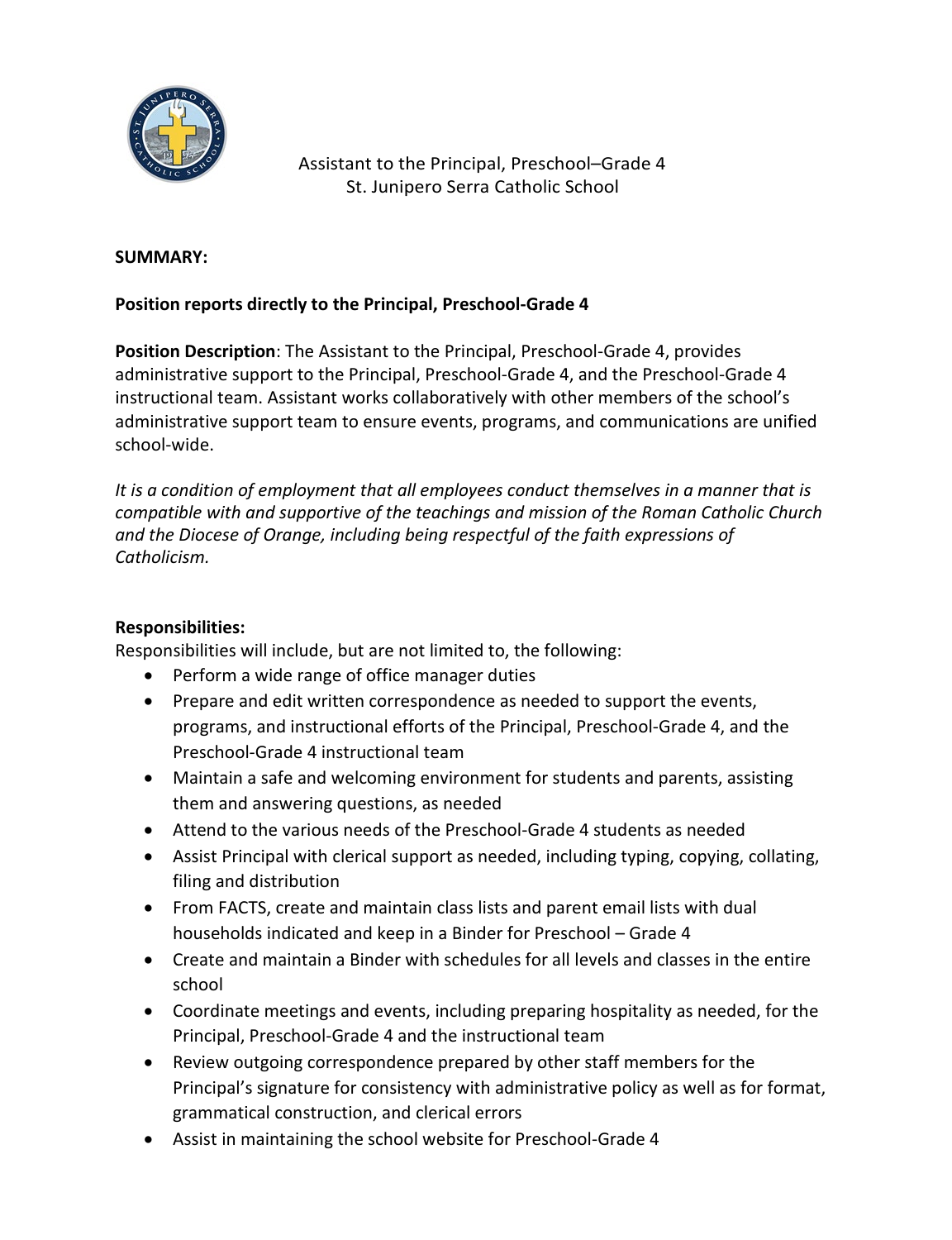- Coordinate volunteer clearance paperwork and maintain communication with parents who wish to volunteer in the preschool
- Receive, screen, and prioritize visitors and telephone calls for the Principal, and where appropriate refer callers to other staff members or may personally provide the information
- Maintain Principal's daily calendar, setting up and keeping the Principal informed of scheduled meetings, Diocesan calendar dates, and conferences
- Compose and process correspondence for the Principal
- Serve as liaison between the Principal and parents and staff
- Assist with the creation and facilitation of projects for the Preschool-Grade 4 faculty and staff under the direction of the Principal
- Assist with the coordination of Preschool-Grade 4 on-campus events and Preschool on-site field trips, Marian Mass Portrait Day, Kindergarten Graduation, Christmas Programs
- Update and print Kindergarten graduation certificates for Principal's signature and distribute certificates with envelopes and labels to Kindergarten teachers
- Attend and take notes at meetings for the Principal, upon request
- Assist in coordination of the new school year processes, including student admissions and withdrawals
- Maintain preschool staff records.
- Schedule preschool staff trainings and monitor expiration dates.
- Attend weekly Admissions meetings
- Coordinate ordering, receiving, storing and distributing of office supplies to staff
- Maintain office equipment and coordinate service as needed
- Arrange for reserved seating at school events such as the Christmas concerts, Kindergarten graduation, and Marian mass
- Prepare and distribute to teachers the Student Learning Assessment envelopes and labels for Preschool and TK classes each trimester
- Adhere to the policies and procedures of the Diocesan Employee Handbook and the St. Junipero Serra Catholic School Faculty and Staff Handbook
- Maintain student records for all preschool students according to State licensing guidelines
- Maintain records for students in preschool extended care
- Support Admissions Office staff by answering parent enrollment questions, providing school tours, and acting as registrar for preschool admissions
- Maintain and update preschool student emergency information and communicate updates to preschool staff
- Attend to the various needs and questions of Preschool-Grade 4 teachers and staff, as needed
- Facilitate new school year check in and current school year check out procedures with teachers
- Provide new students with classroom items and new parents with school information